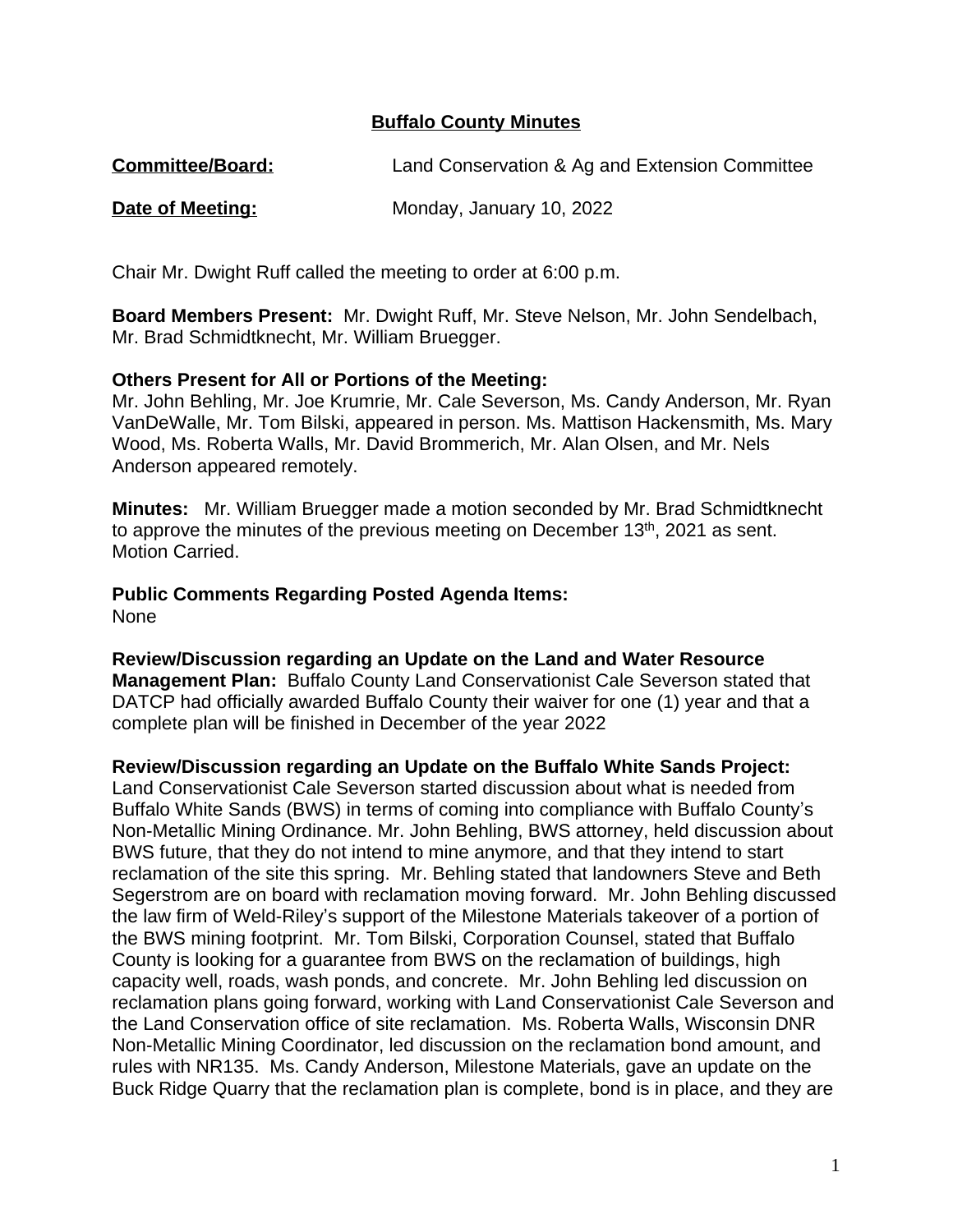proceeding as planned. Mr. Cale Severson stated that any information regarding a different reclamation outcome other than agriculture is missing and is not in the approved, permitted reclamation plan on file.

# **Review/Discussion/Action ~ Manure storage closure permit-Danzinger and Pyka**

A motion was made by Mr. William Bruegger and seconded by Mr. John Sendelbach to approve the NRCS designed manure closure plans and to issue permits for Pyka and DS Farms. Motion carried.

# **Review/Discussion/Action ~ CAP X Bluff Prairie Funding Allocation**

Conservation Technician Mr. Joe Krumrie discussed the use of CapX funds to allocate five (5) hundred dollars (\$500) to the Anderson prairie restoration project which piggy backs County funds onto funds from the US Fish and Wildlife Service and the Xerces Society in bluff prairie restoration. A motion was made by Mr. Steve Nelson and seconded by Mr. John Sendelbach to allocate said funds. Roll call vote—Chair Mr. Dwight Ruff-yes, Mr. Steve nelson-yes, Mr. John Sendelbach-yes, Mr. Brad Schmidtknecht-yes, and Mr. William Bruegger-yes. Motion carried. Mr. Joe Krumrie presented another bluff prairie project for funding. Discussion was held regarding the allocation amount. A motion was made by Mr. Steve Nelson and seconded by Mr. Brad Schmidtknecht to hold in escrow from the CapX bluff prairie account two-thousand five hundred dollars (\$2,500) to potentially fund the project following a success determination from previous projects on the site. Motion carried.

## **Land Conservationist Report:**

Mr. Cale Severson stated that the resource management specialist offer had been accepted and that Ms. Mattison Hackensmith will start on January 24<sup>th</sup>, 2022. Ms. Hackensmith introduced herself to the committee. Mr. Severson also held discussion about approximately eighteen thousand dollars (\$18,000) being carried over in DATCP SRWM funding to be used this year during field season for one (1) earthen dam grade control structure and one (1) grassed waterway. The contracts have been signed by landowners and the carryover was authorized by DATCP. Mr. Cale Severson updated the committee on a manure spreading on frozen ground violation the DNR received and is addressing. He is also looking forward to future training and meetings, namely the meeting with the La Crosse Area River AIS Partnership regarding aquatic invasive species.

#### **Review/Discussion ~ Division of Extension Educator Plans/Goals/Expectations for 2022.**

o Mary Campbell Wood and Carl Duley provided brief overviews of their upcoming work for 2022. Mary will be continuing her efforts with the Literacy Link and broadening its access to other counties. She will be providing training to the Sheriffs' Departments and to related workers in the criminal justice system. Carl's efforts in 2022 will focus on his research projects. He is currently applying for grants to maintain his research efforts. He will also be conducting strategic planning for the Ho Chunk Nation with their newly created agriculture department. Annie will report her work efforts at a later meeting.